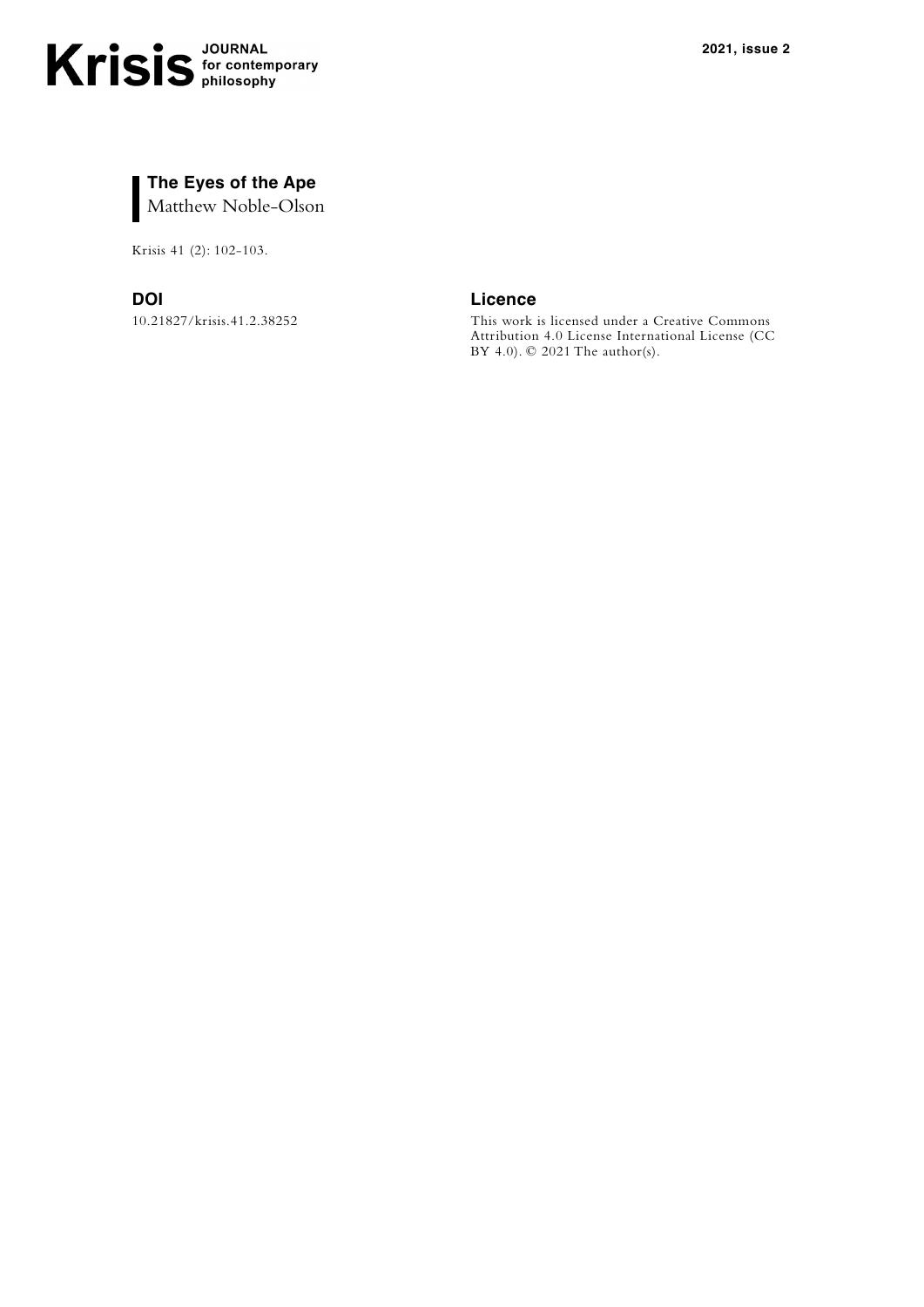**The Eyes of the Ape**

Matthew Noble-Olson

What life is implicated in the question: 'Is life still damaged?' How do we reckon with the question of a damaged life in the face of global climate catastrophe and the sixth extinction, which threaten much of the earth's animal and plant life, in addition to human life? In the seventy-fourth aphorism of *Minima Moralia*, titled "Mammoth," Adorno notes the discovery of a fossil in Utah from an animal that had survived millions of years past any previously known similar species. For Adorno, the interest in life long since extinct expresses a hope that something might survive humanity: "The desire for the presence of the most ancient is a hope that animal creation might survive the wrong that man has done to it, if not man himself, and give rise to a better species, one that finally makes a success of life"  $(\S 74)$ . The life that survives past its moment provides a hope that a better version of life might still appear even in the face of catastrophe and suffering. Do we still desire the hope provided by such ancient creatures? Does the presence of such monstrous nature still offer the hope of a better species? One of the exemplary expressions of this desire identified by Adorno is Merian Cooper and Ernest Schoedsack's 1933 film, *King Kong*, which combines "gigantic images" with the desire for the ancient.**<sup>1</sup>** What can we learn of the present condition of the damaged life in the shift from the earlier portrayal of natural monstrosity to more recent instances of such?

One recent example appears in Jordan Vogt-Roberts's 2017 film, *Kong: Skull Island*. The film follows a team of scientists on a mission to find Kong. As in the 1933 film, Kong is not the only ancient life on the island. In the earlier film, he battles dinosaurs and other creatures in defense of his romantic interest before being subdued, kidnapped, and taken to New York, where his inability to survive the violence of humanity is cast as a tragic sacrifice to progress. In *Kong*, Kong is enlisted as a defender of humanity against more vicious and dangerous monsters, which are no longer simply sideshows on the way to the grand spectacle. While in *King Kong* (as well as the 2005 remake by Peter Jackson), Kong is afforded a tragically romantic and spectacular end atop the Empire State building following his kidnapping and imprisonment, in *Kong* he communes with the male and female leads, who decide to save him from the more vicious human intruders on the island. Rather than falling to his death amidst heartbreak and bullets, he defiantly watches as the humans with whom he has reconciled secure their escape, waiting to be called upon to protect humanity again in the already expected sequels.

*Kong* portrays a humanity that saves Kong and is, in turn, saved by him. Each relies upon the other in this version of the myth. The harmonious relationship between humanity and Kong stands in stark contrast to the violence and domination portrayed in the earlier versions. But Adorno reminds us that the solace offered in this semblance of reconciliation is illusory: "The more purely nature is preserved and transplanted by civilization, the more implacably it is dominated" (§ 74). The tragic portrayal of humanity's violent domination of nature in *King Kong* has been reformulated as a tenuous alliance, where enlightened humans must defend Kong against the violence within humanity so that a now civilized Kong can survive to repel the threat that nature poses to humanity's self-exception.